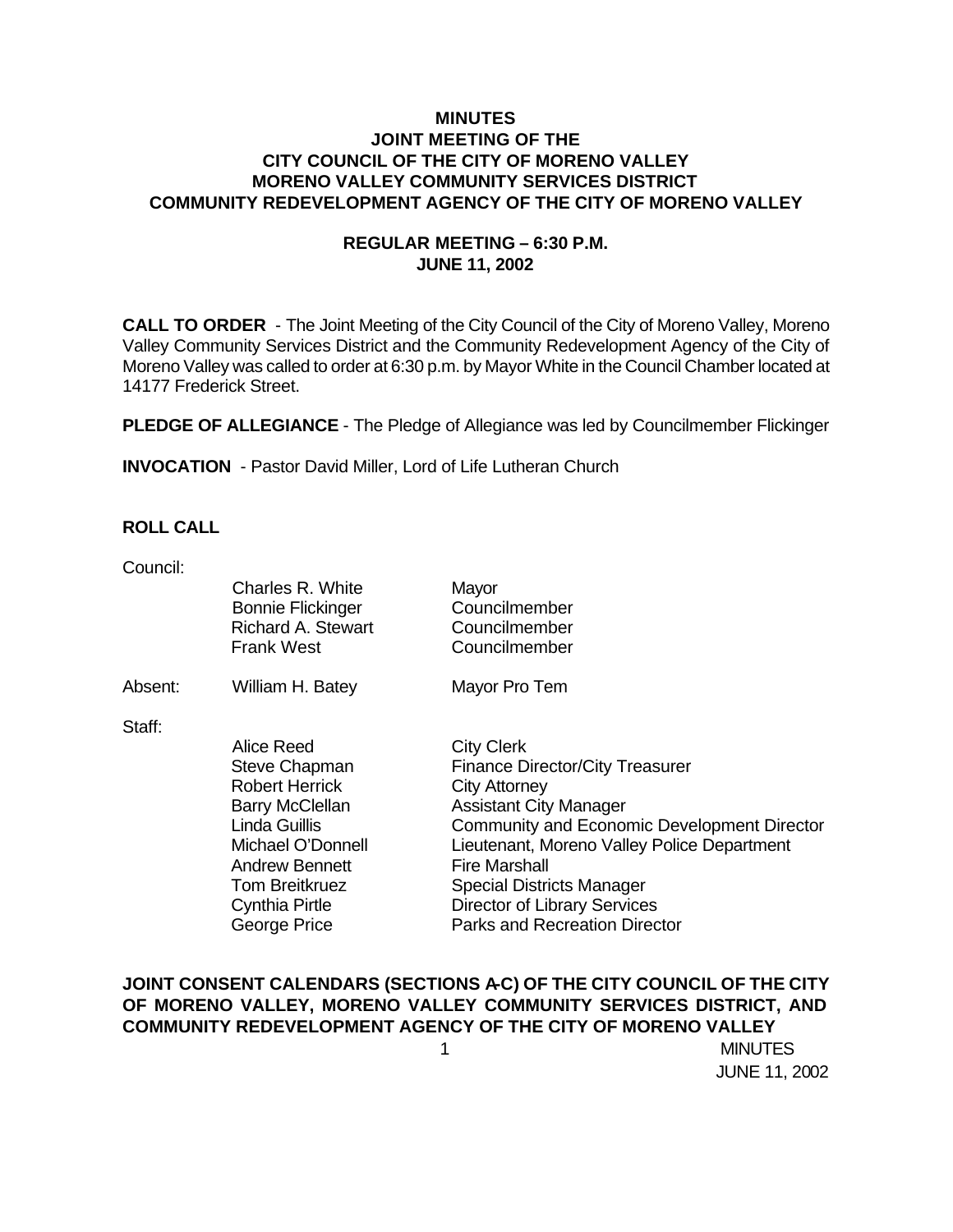Mayor White opened the agenda items for the Consent Calendars for public comments; there being none, public comments were closed.

Councilmember Flickinger made a motion, seconded by Councilmember Stewart to approve the Consent Calendars in their entireties, except for Items A3, B2 and C2, Special Meeting Minutes of May 7, 2002, which were previously approved on May 28, 2002. Motion carried 4-0-1, Mayor Pro Tem Batey absent. Roll call vote.

# **A. CONSENT CALENDAR** - **CITY COUNCIL**

- A1. ORDINANCES FIRST READING BY TITLE ONLY Waived reading of all Ordinance Introductions and read by title only.
- A2. MINUTES SPECIAL MEETING OF APRIL 30, 2002 Approved as submitted.
- A4. MINUTES REGULAR MEETING OF MAY 14, 2002 Approved as submitted.
- A5. CONFLICT OF INTEREST CODE AGENCY REVIEW Directed each agency, which has adopted a Conflict of Interest Code pursuant to the provisions of the Political Reform Act of 1974 (Government Code §87100, et. seq.), to review its Conflict of Interest Code, and if a change is necessary, to submit its biennial report to the City Clerk no later than October 1, 2002.
- A6. MEASURE "A" LOCAL STREETS AND ROADS FUND PROGRAM FIVE YEAR CAPITAL IMPROVEMENT PLAN FISCAL YEAR 2003-2007 Approved the Measure "A" Local Streets and Roads Fund Program, Five-Year Capital Improvement Plan list of projects as identified in the tables entitled Riverside County Transportation Commission (RCTC), Measure "A" Local Fund Program, Fiscal Year 2003-2007 and authorized the submittal of the RCTC, Measure "A" Local Fund Program, Fiscal Year 2002-2007, and the Maintenance of Effort (MOE) Certification Statement.
- A7. APPROVAL OF PARCEL MAP 30123, SOUTH SIDE OF POSTAL AVE., EAST OF HEACOCK ST. AND WEST OF BACK WAY Approved Parcel Map 30123, authorized the City Clerk to sign the map and transmit said map to the County Recorder's Office for recordation.
- A8. AUTHORIZATION TO CLOSE PUBLIC STREETS FOR THE INDEPENDENCE DAY FESTIVITIES ON THURSDAY, JULY 4, 2002 Authorized the closure of the following streets between the hours of 7:00 a.m. and 12:00 noon for the purpose of conducting the Fourth of July Parade scheduled to take place on Thursday, July 4, 2002: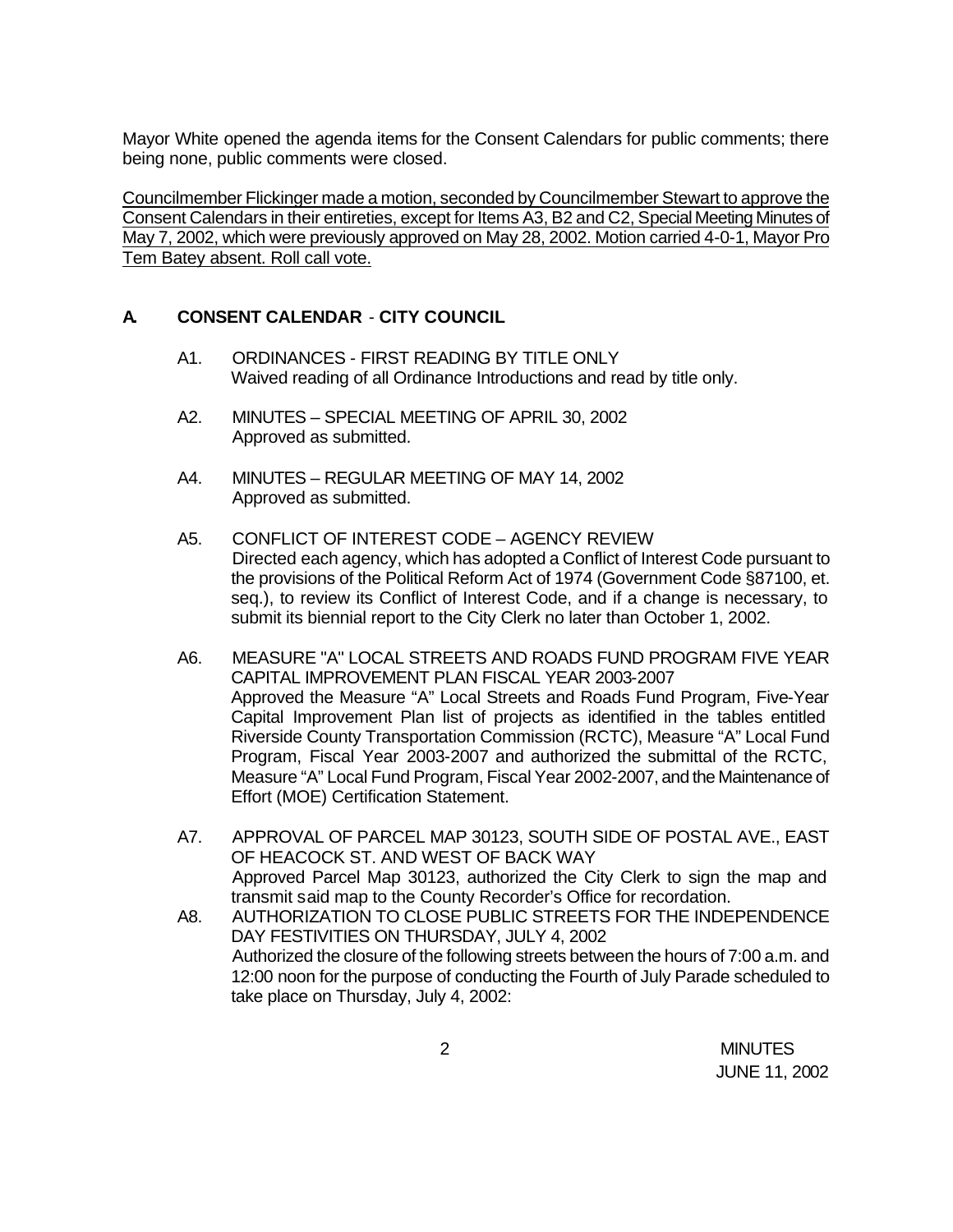- a. TownGate Boulevard between Frederick Street, Eucalyptus Avenue and Memorial Way;
- b. Frederick Street between Centerpointe Drive and Cactus Avenue;
- c. Cottonwood Avenue between Pan Am Boulevard and Dunhill Drive;
- d. Eucalyptus Avenue between Pan Am Boulevard and Graham Street;
- e. Dracaea Avenue between Pan Am Boulevard and Graham Street;
- f. Atlantic Circle east of Frederick Street;
- g. Brabham Street between Frederick Street and Andretti Street;
- h. TownGate Boulevard between Frederick Street and Heritage Way;
- i. Bay Avenue between Kristina Court and Courage Street;
- j. Alessandro Boulevard between Chagall Court and Courage Street;
- k. Resource Way between Frederick Street and Corporate Way;
- l. Corporate Way between Calle San Juan de Los Lagos and Resource Way;
- m. Calle San Juan de Los Lagos between Frederick Street and Corporate Way.
- 2. Authorized the closure of the following streets to through traffic, to remain open only to residents, between the hours of 11:00 a.m. and 9:00 p.m. for the purpose of conducting the Fourth of July Festival and Fireworks Program.
	- a. Petaluma Avenue between Napa Valley and Morrison Street;
	- b. Napa Valley between Dracaea Avenue and Petaluma Avenue;
	- c. Lakeport Drive at Cottonwood Avenue;
	- d. Burney Pass between Cottonwood Avenue and Dracaea Avenue; and
	- d. Rockport Drive between Yuba Pass Road and Morrison Street.

The streets closed to through traffic are to prevent overflow parking from the fireworks program into residential areas. Also, for a short period and immediately following the fireworks display, staff recommends that the City Council authorize one-way traffic on various streets in the vicinity of Morrison Park as directed by the Moreno Valley Police Department.

A9. APPROVAL OF PARCEL MAP 30352, WEST SIDE OF LASSELLE STREET, SOUTH OF KRAMERIA AVENUE AND NORTH OF OLEANDER AVENUE (SUBDIVIDER – MCKENZIE VISTA, L.P., Laguna Woods) Approved Parcel Map 30352, authorized the City Clerk to sign the map and transmit said map to the County Recorder's Office for recordation.

# **B. CONSENT CALENDAR** - **COMMUNITY SERVICES DISTRICT**

B1. ORDINANCES - FIRST READING BY TITLE ONLY Waived reading of all Ordinance Introductions and read by title only.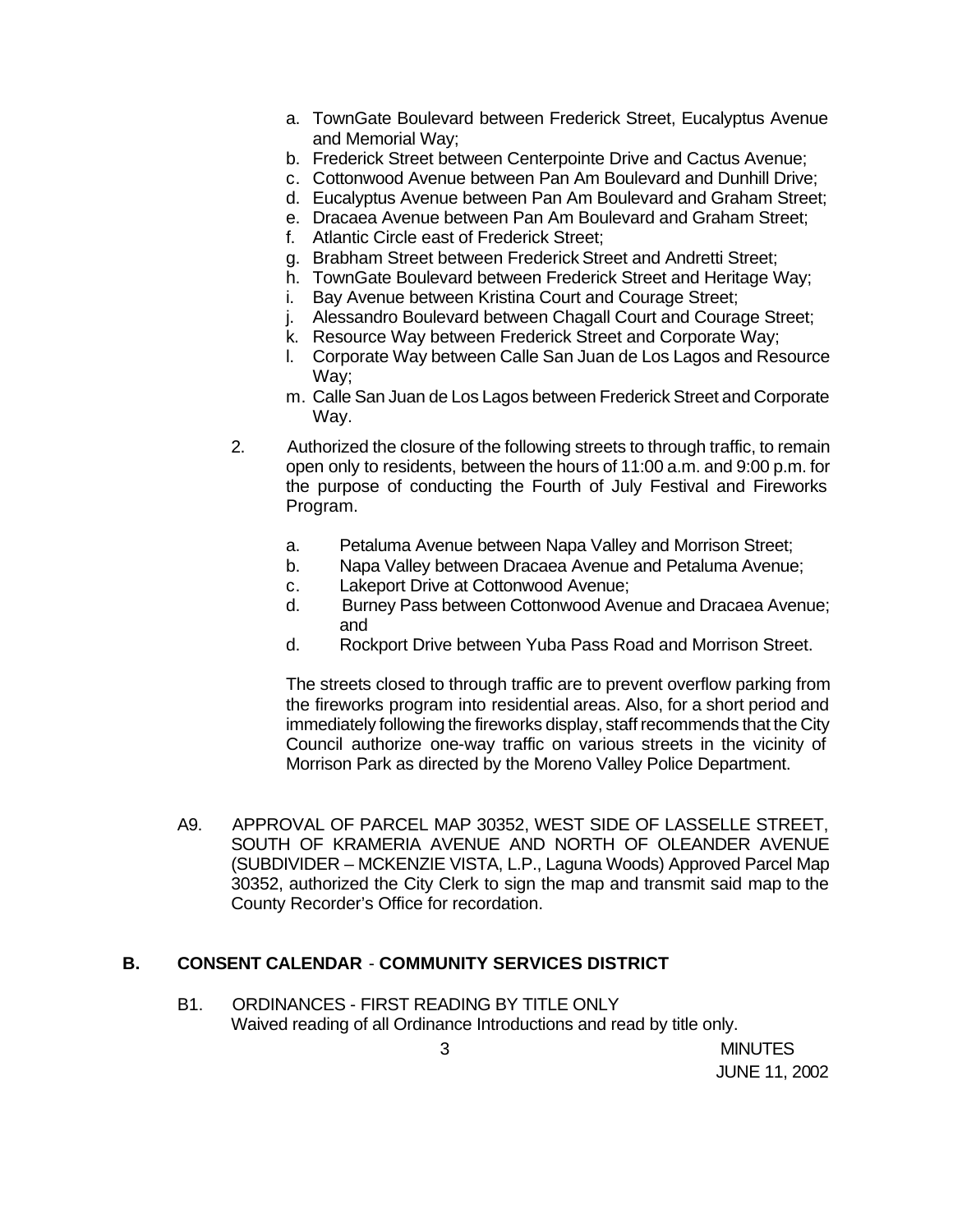- B3. MINUTES REGULAR MEETING OF MAY 14, 2002 Approved as submitted.
- B4. EXTENSION OF CONTRACT PROJECT NO. D-SG1/01 MAINTENANCE OF STANDARD LANDSCAPING AND IRRIGATION Approved the Amendment to the Contract Agreement for MVCSD Project D-SG/01 to extend the term of the contract br an additional one-year period; authorized the President of the MVCSD Board to execute said Amendment with Excel Landscape, Inc. of Corona, California; authorized the Purchasing Manager to issue open purchase orders to Excel Landscape, Inc. in the amounts of:
	- a.) Two Hundred Twelve Thousand Two Hundred Ninety Dollars and 44/100 (\$212,290.44) for twelve months of base maintenance service; and
	- b.) Twelve Thousand Two Hundred Forty-Five Dollars and No/100 (\$12,245.00) for anticipated additional work per Section 3., paragraph d. of the amended agreement.

## **C. CONSENT CALENDAR** - **COMMUNITY REDEVELOPMENT AGENCY**

- C1. ORDINANCES FIRST READING BY TITLE ONLY Waived reading of all Ordinance Introductions and read by title only.
- C2. MINUTES REGULAR MEETING OF MAY 14, 2002 Recommendation: Approve as submitted.

# **D. PUBLIC HEARINGS**

D1. PUBLIC HEARING FOR INCLUSION OF TENTATIVE TRACT NO. 30195 (AND ALL AFFECTED PHASES) INTO THE COMMUNITY SERVICES DISTRICT ZONE B (RESIDENTIAL STREET LIGHTING

President White opened the public testimony portion of the public hearing; there being none, public testimony was closed.

President White directed the Secretary to tabulate the ballots.

The Secretary announced the results as follows:

A.P.N. 304-260-001 – Yes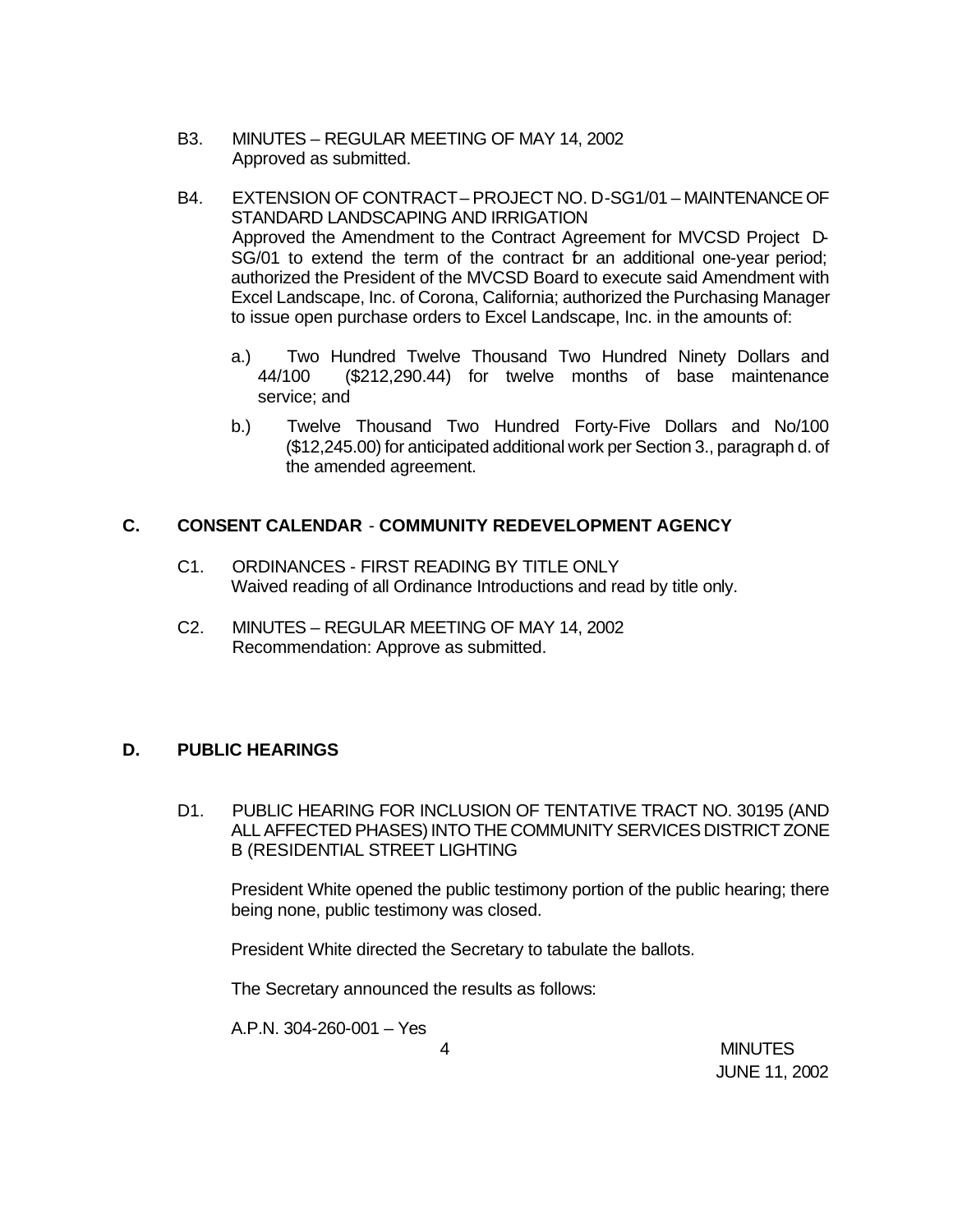A.P.N. 304-260-002 – Yes A.P.N. 304-260-004 – Yes

Boardmember Flickinger made a motion, seconded by Boardmember Stewart to verify and accept the results of the mail ballot proceeding as identified on the Official Tally Sheet and Assessor Parcel Number (APN) listing; receive and file with the City Clerk's Office the accepted Official Tally Sheet and APN listing; and authorize and impose the CSD Zone B charges. Motion carried 40-1, Vice-President Batey absent. Roll call vote.

D2. PUBLIC HEARING REGARDING MAIL BALLOT PROCEEDING FOR COMMUNITY SERVICES DISTRICT ZONE D (PARKWAY LANDSCAPE MAINTENANCE) ANNUAL SERVICE CHARGE FOR THE STREET TREE LANDSCAPING PROGRAM – TRACTS 10191/18468

President White opened the public testimony portion of the public hearing; there being none, public testimony was closed.

President White directed the Secretary to tabulate the ballots and the results to be announced at a later time during the Council meeting

D3. PUBLIC HEARING TO CONSIDER APPROVING THE CONTINUANCE OF CURRENT MORENO VALLEY COMMUNITY SERVICES DISTRICT ANNUAL PARCEL CHARGES PROPOSED FOR 2002/2003

President White opened the public testimony portion of the public hearing; there being none, public testimony was closed.

Boardmember Stewart made a motion, seconded by Boardmember West to approve and adopt Resolution No. CSD 2002-08 (Zone A). Motion carried 4-0-1, Vice-President Batey absent. Roll call vote.

Resolution No. CSD 2002-08

A Resolution of the City Council of the City of Moreno Valley, California, Acting in its capacity as the Board of Directors of the Moreno Valley Community Services District, approving the Continuance of the Currently Approved Parcel Charge for Furnishing Improvements and Maintenance for Parks, Parkways, and Recreation Services During Fiscal Year 2002/03

Boardmember Stewart made a motion, seconded by Boardmember West to approve and adopt Resolution No. CSD 2002-09 (Zone B). Motion carried 4-0-1, Vice-President Batey absent. Roll call vote.

Resolution No. CSD 2002-09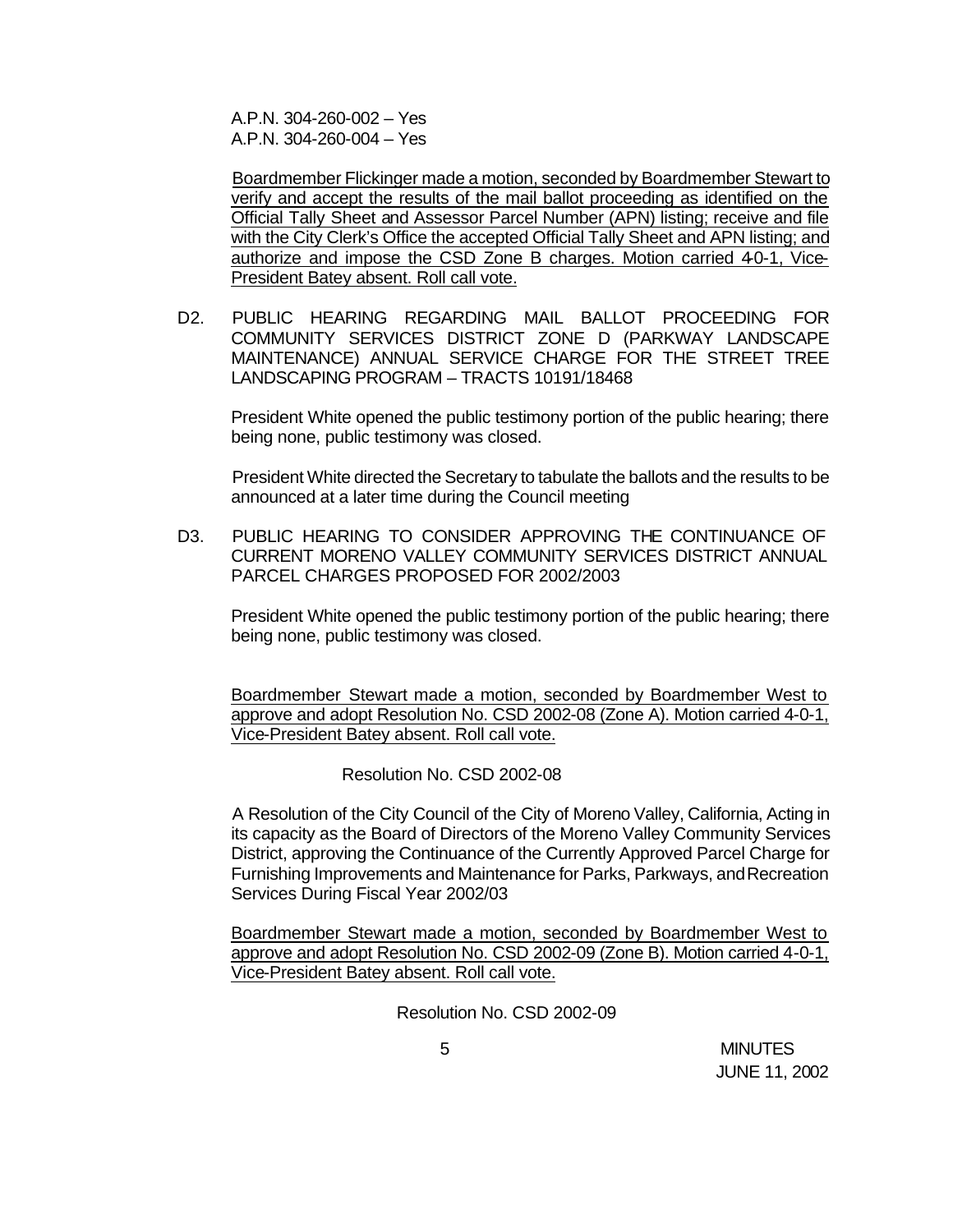A Resolution of the City Council of the City of Moreno Valley, California, Acting in its capacity as the Board of Directors of the Moreno Valley Community Services District, approving the Continuance of the Currently Approved Parcel Charge for Furnishing Improvements and Maintenance for

Residential Street Lighting Services During Fiscal Year 2002/03

Boardmember Stewart made a motion, seconded by Boardmember West to approve and adopt Resolution No. CSD 2002-10 (Zone C). Motion carried 4-0-1, Vice-President Batey absent. Roll call vote.

Resolution No. CSD 2002-10

A Resolution of the City Council of the City of Moreno Valley, California, Acting in its capacity as the Board of Directors of the Moreno Valley Community Services District, approving the Continuance of the Currently Approved Parcel Charge for Furnishing Improvements and Maintenance for Intersection and Arterial Street Lighting Services During Fiscal Year 2002/03

Boardmember Stewart made a motion, seconded by Boardmember West to approve and adopt Resolution No. CSD 2002-11 (Zone D). Motion carried 4-0-1, Vice-President Batey absent. Roll call vote.

Resolution No. CSD 2002-11

A Resolution of the City Council of the City of Moreno Valley, California, Acting in its capacity as the Board of Directors of the Moreno Valley Community Services District, approving the Continuance of the Currently Approved Parcel Charge for Furnishing Parkway Landscape Improvement and Maintenance Services During Fiscal Year 2002/03

Boardmember Stewart made a motion, seconded by Boardmember West to approve and adopt Resolution No. CSD 2002-12 (Zone E). Motion carried 4-0-1, Vice-President Batey absent. Roll call vote.

Resolution No. CSD 2002-12

A Resolution of the City Council of the City of Moreno Valley, California, Acting in its capacity as the Board of Directors of the Moreno Valley Community Services District, approving the Continuance of the Currently Approved Parcel Charge for Furnishing High-Service-Level Parkways Improvement and Maintenance Services During Fiscal Year 2002/03

D4. PUBLIC HEARING TO CONSIDER APPROVAL AND ADOPTION OF MORENO VALLEY COMMUNITY FACILITIES DISTRICT NO. 87-1 (TOWNGATE) IMPROVEMENT AREA NO. 1 ANNUAL SPECIAL TAX LEVY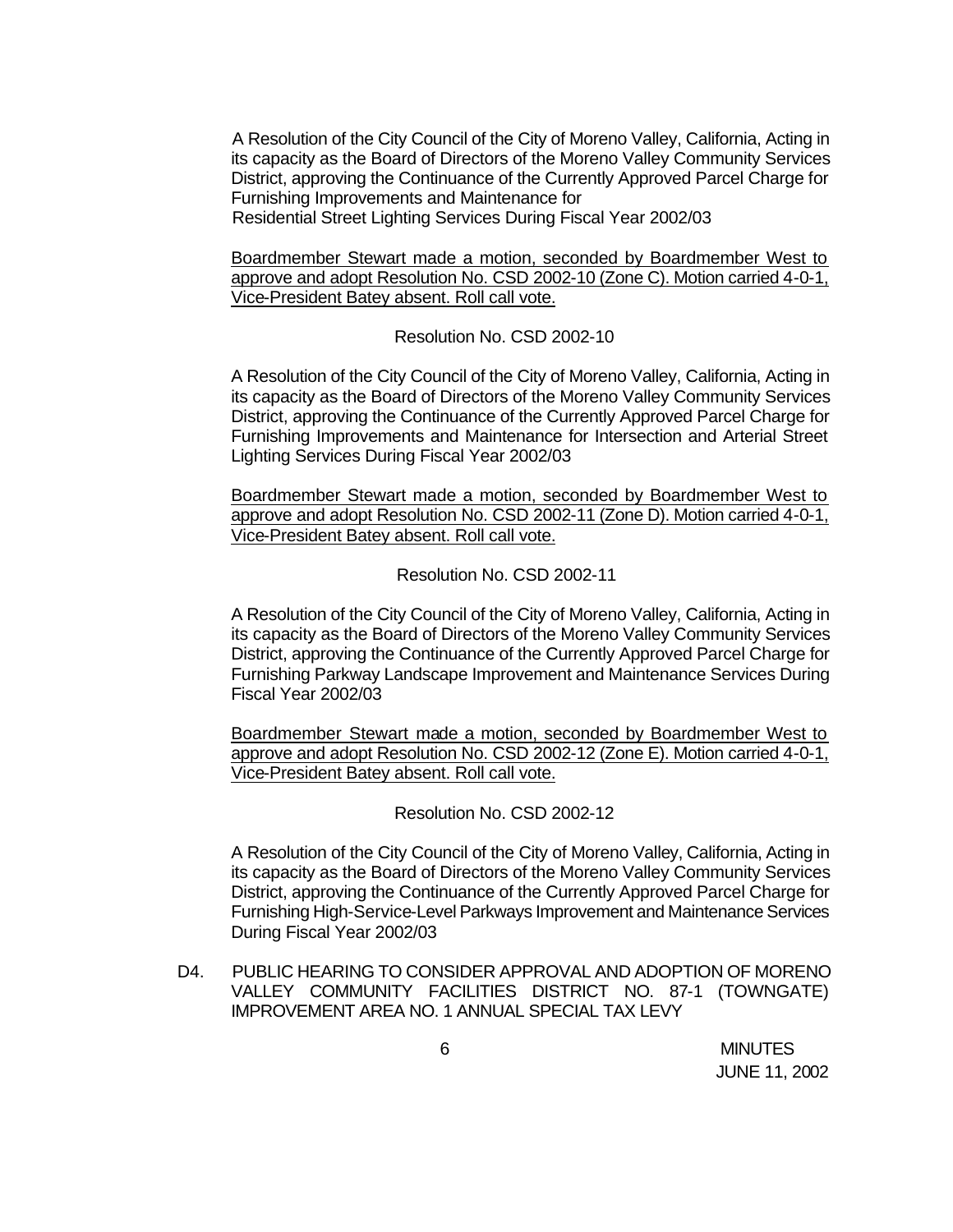Mayor White opened the public testimony portion of the public hearing; there being none, public testimony was closed.

Councilmember Stewart made a motion, seconded by Councilmember West that the City Council, acting in its capacity as the legislative body of the Community Facilities District (CFD) No. 87-1 (Towngate) Improvement Area No. 1, approve and adopt Resolution No. 2002-40. Motion carried 4-0-1, Mayor Pro Tem Batey absent. Roll call vote.

#### Resolution No. 2002-40

A Resolution of the City Council of the City of Moreno Valley, California, Accepting and Approving the Report for Fiscal Year 2002/03 Regarding Community Facilities District No. 87-1 (Towngate) Improvement Area No. 1.

D5. PUBLIC HEARING TO CONSIDER APPROVAL AND ADOPTION OF MORENO VALLEY COMMUNITY FACILITIES DISTRICT NO. 87-1 (TOWNGATE) ANNUAL SPECIAL TAX LEVY

Mayor White opened the public testimony portion of the public hearing; there being none, public testimony was closed.

Councilmember Stewart made a motion, seconded by Councilmember Flickinger that the City Council, acting in its capacity as the legislative body of Community Facilities District (CFD) No. 87-1, approve and adopt Resolution No. 2002-41. Motion carried 4-0-1, Mayor Pro Tem Batey absent. Roll call vote.

### Resolution No. 2002-41

A Resolution of the City Council of the City of Moreno Valley, California, Accepting and Approving the Special Tax Report for Fiscal Year 2002/2003 Regarding Community Facilities District No. 87-1 (Towngate)

D6. PUBLIC HEARING TO CONSIDER APPROVAL AND ADOPTION OF COMMUNITY FACILITIES DISTRICT NO. 3 OF THE CITY OF MORENO VALLEY (AUTO MALL REFINANCING) SPECIAL TAX BONDS, SERIES 2000 ANNUAL SPECIAL TAX LEVY

Mayor White opened the public testimony portion of the public hearing; there being none, public testimony was closed.

Councilmember Stewart made a motion, seconded by Councilmember West that the City Council, acting in its capacity as the legislative body of Community Facilities District No. 3 of the City of Moreno Valley (Auto Mall Refinancing) ("CFD No. 3") approve and adopt Resolution No. 2002-42. Motion carried 4-0-1, Mayor Pro Tem Batey absent. Roll call vote.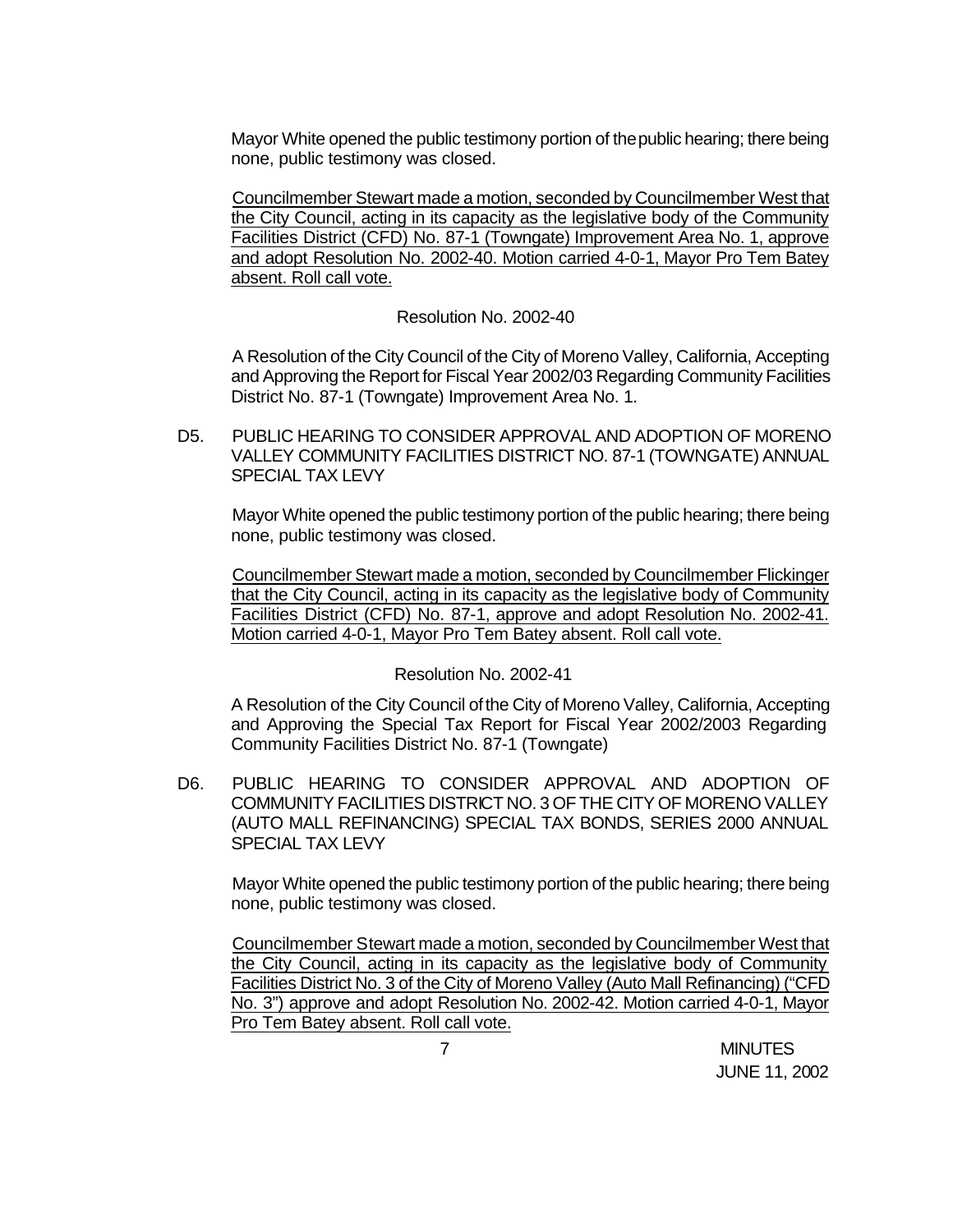#### Resolution No. 2002-42

A Resolution of the City Council of the City of Moreno Valley, California, Accepting and Approving the Special Tax Report for Fiscal Year 2002/2003 Regarding Community Facilities District No. 3 of the City of Moreno Valley (Auto Mall Refinancing)

#### **AGENDA ORDER**

D2. PUBLIC HEARING REGARDING MAIL BALLOT PROCEEDING FOR COMMUNITY SERVICES DISTRICT ZONE D (PARKWAY LANDSCAPE MAINTENANCE) ANNUAL SERVICE CHARGE FOR THE STREET TREE LANDSCAPING PROGRAM – TRACTS 10191/18468

President White announced that the Council is returning to Agenda Item D2, the public hearing to consider Community Services District Zone D (Parkway Landscape Maintenance) Annual Service Charge for the Street Tree Landscaping Program – Tracts 10191/18468 Mail Ballot Proceedings.

The Secretary announced the results as follows:

| Tract No.   | Yes | <u>No</u> |
|-------------|-----|-----------|
| 10191/18468 | 20  | 6         |

Boardmember Stewart made a motion, seconded by Boardmember Flickinger to verify and accept the results of the mail ballot proceeding as identified on the Official Tally Sheet and Assessor Parcel Number (APN) listing; receive and file with the City Clerk's Office the accepted Official Tally Sheet and APN listing; and authorize and impose the applicable CSD Zone D annual service charge. Motion carried 4-0-1, Vice-President Batey absent. Roll call vote.

D7. A PUBLIC HEARING REGARDING PA02-0007, A PROPOSAL TO AMEND TITLE 9 OF THE MUNICIPAL CODE, SUBMITTED BY THE COMMUNITY AND ECONOMIC DEVELOPMENT DEPARTMENT OF THE CITY OF MORENO VALLEY, AMENDING OR ADDING MUNICIPAL CODE PROVISIONS REGARDING DEVELOPMENT REVIEW REQUIREMENTS, INCOMPLETE AND INACTIVE APPLICATIONS, RESIDENTIAL DEVELOPMENT STANDARDS, PLANNED UNIT DEVELOPMENTS, AIRPORT LAND USE COMPATIBILITY, ACCESSORY STRUCTURES, FENCES AND WALLS, COMMUNICATION FACILITIES, WIND ENERGY SYSTEMS, COMPACT PARKING, NEIGHBORHOOD IDENTIFICATION SIGNS, OFF-SITE REAL ESTATE SIGNS AND ARCHITECTURAL COMPATIBILITY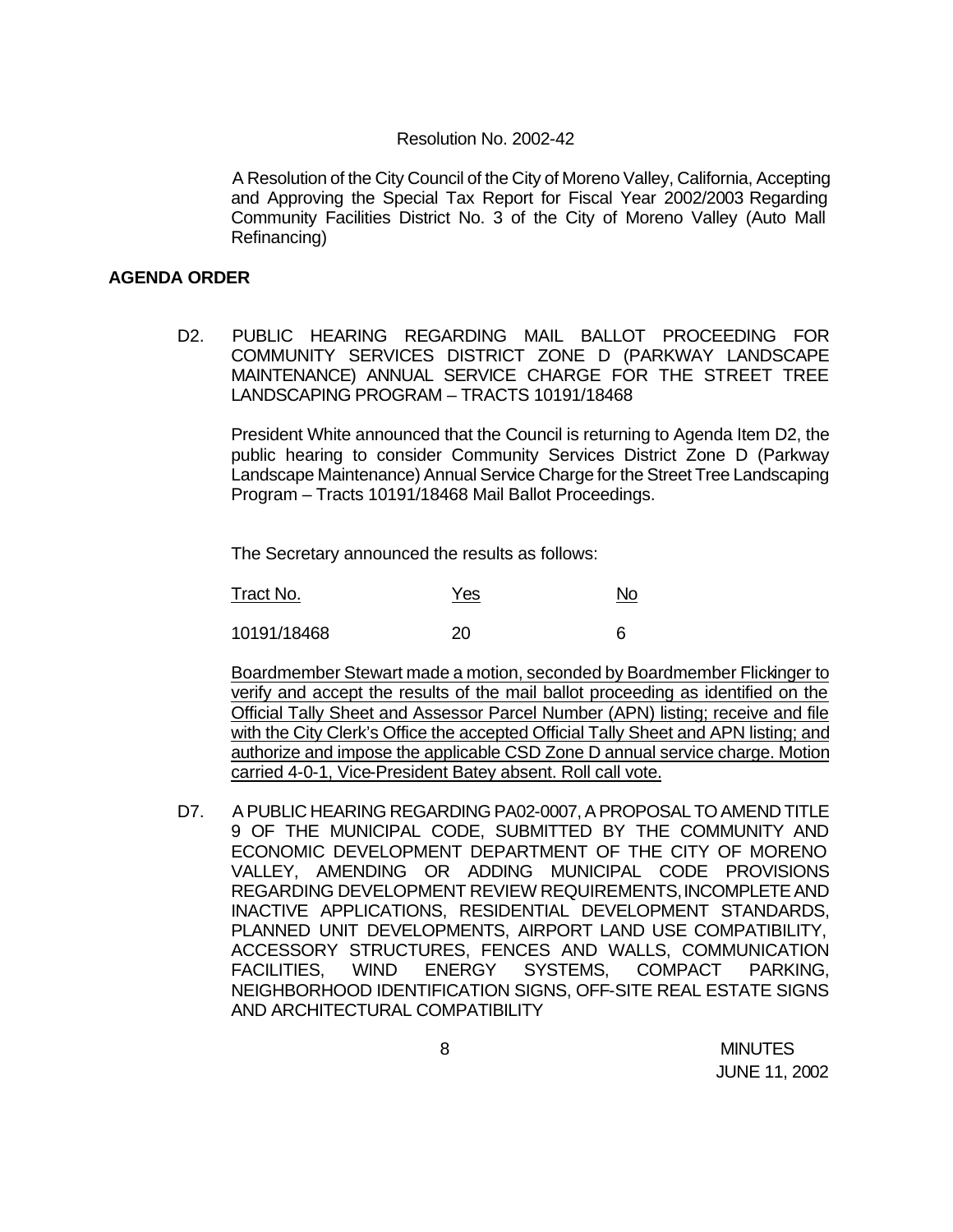Mayor White opened the public testimony portion of the public hearing; there being none, public testimony was closed.

Councilmember Flickinger made a motion, seconded by Councilmember Stewart to adopt a Negative Declaration for PA02-0007 pursuant to Section 15070 of the Guidelines for the Implementation of the California Environmental Quality Act; and introduce Ordinance No. 604 as amended, thereby approving PA027-0007, amending various sections of Title 9 of the City of Moreno Valley Municipal Code. Motion carried 4-0-1, Mayor Pro Tem Batey absent. Roll call vote.

#### Ordinance No. 604

An Ordinance of the City Council of the City of Moreno Valley, California, Amending Title 9 of the City of Moreno Valley Municipal Code Regarding Development Review Requirements, Incomplete and Inactive Applications, Residential Development Standards, Planned Unit Developments, Airport Land Use Compatibility, Accessory Structures, Fences and Systems, Compact Parking, Neighborhood Identification Signs, Off-Site Real Estate Signs and Architectural **Compatibility** 

#### **RECESS; RECONVENE**

#### **E. ITEMS REMOVED FROM CONSENT CALENDARS FOR DISCUSSION OR SEPARATE ACTION - NONE**

#### **F. REPORTS**

F1. RESOLUTION NO. CSD 2002-06, APPROVE AND ADOPT THE COMMUNITY SERVICES DISTRICT ZONES B AND C STREET LIGHTING POLICY (CONTINUED FROM MAY 28, 2002)

President White opened the agenda item for public comments; there being none, public comments were closed.

Boardmember Flickinger made a motion, seconded by Boardmember Stewart to approve and adopt Resolution No. CSD 2002-06, the Community Services District Zones B (Residential) & C (Arterial) Street Lighting Policy (the "Policy") as amended. Motion carried 4-0-1, Vice-President Batey absent. Roll call vote.

Resolution No. CSD 2002-06

A Resolution of the Moreno Valley Community Services District of the City of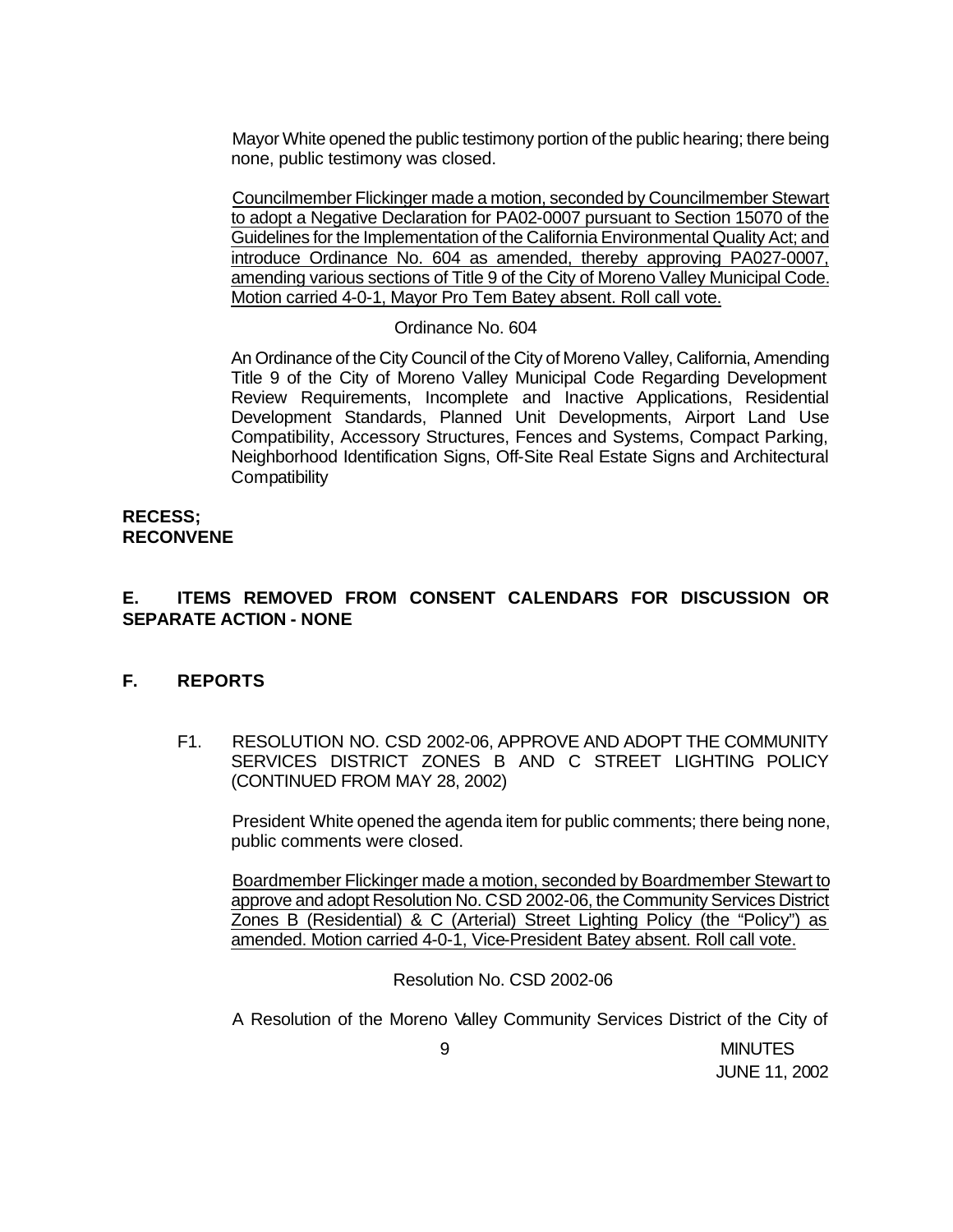Moreno Valley, California, Hereby Certifies to Approve and Adopt the Community Services District Zones B (Residential) and C (Arterial) Street Lighting Policy

F2. LEGISLATIVE UPDATE

Mayor White opened the agenda item for public comments; there being none, public comments were closed.

Councilmember Stewart made a motion, seconded by Councilmember West to receive and file the Legislative Status Report. Motion carried 4-0-1, Mayor Pro Tem Batey absent. Roll call vote.

F3. CITY MANAGER'S REPORT - No report

### **G. LEGISLATIVE ACTIONS**

ORDINANCES - 1ST READING AND INTRODUCTION

G1. DISCHARGE OF FIREARMS ORDINANCE

Mayor White opened the agenda item for public comments; there being none, public comments were closed.

Councilmember Stewart made a motion, seconded by Councilmember Flickinger to continue Ordinance No. 603 to August 27, 2002. Motion carried 4-0-1, Mayor Pro Tem Batey absent. Roll call vote.

ORDINANCES - 2ND READING AND ADOPTION - NONE

ORDINANCES - URGENCY ORDINANCES – NONE

RESOLUTIONS – NONE

PUBLIC COMMENTS **ON ANY SUBJECT NOT ON THE AGENDA** UNDER THE JURISDICTION OF THE CITY COUNCIL ARE AS FOLLOWS:

Ronnette James – 24071 Orange Creek Circle

1) Lack of buses provided by the City for the National Youth Sports Program

Priscilla Banks – 13560 Searson Dr.

1) Feels lies are being told regarding parks and libraries

Pete Bleckert – Address matter of record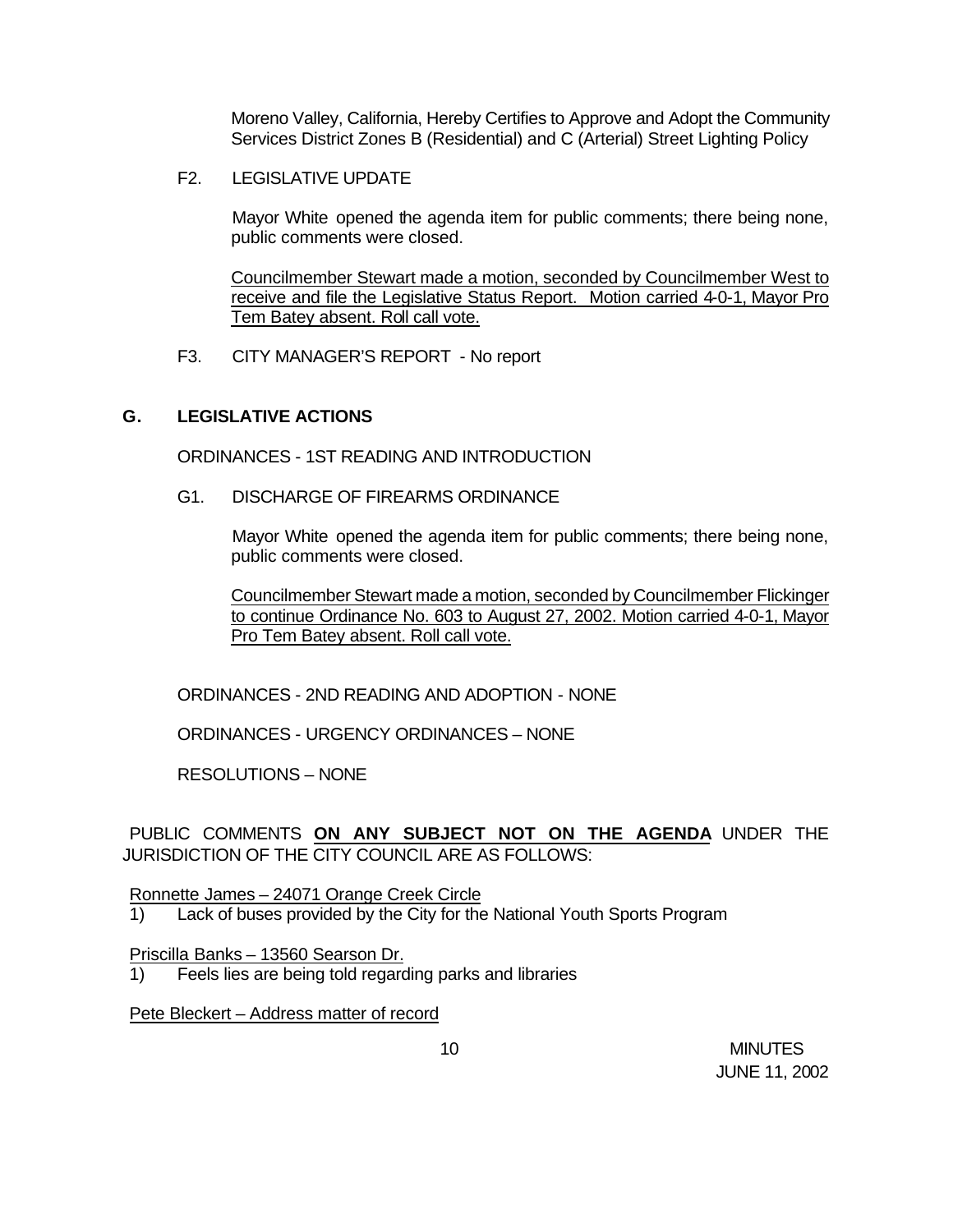1) Citizens don't believe threats being made by Council regarding Utility User's Tax Martha Williams – 13674 Thunderbird Drive

1) Asked the City to provide buses for the National Youth Sports Program at UCR

## Louise Palomarez – 24766 Thornberry

1) Feels the City is using scare tactics to keep the Utility User's Tax

### Matthew McDonald – 24586 Northern Dancer Drive

 1) Supports the City providing busing for the National Youth Sports Program at UCR

# **CLOSING COMMENTS AND/OR REPORTS OF THE CITY COUNCIL, COMMUNITY SERVICES DISTRICT, OR COMMUNITY REDEVELOPMENT AGENCY**

Councilmember Stewart

1) Stated that the City supports City-based youth sports programs

2) Explained that the City is not trying to increase the number of police officers, but retain what the City currently has

3) Would like to look into additional funding sources for youth sports

## Councilmember Flickinger

- 1) Announced that with respect to the State Budget, the LOCAL Coalition has been very active in working with the State Legislators to try to protect the revenues of the cities-last month a legislative dinner was held in Sacramento where representatives of the cities were able to meet with eight State Legislators and discuss concerns
- 2) Coalition also met with the Director of the State Housing and Community Development Department regarding housing policies and the Director was very receptive to their concerns
- 3) Explained that if the Utility User's Tax is repealed there will not be funds for items such as sports programs
- 4) Encouraged staff in charge of the sports programs at UCR to apply for CDBG funds for their programs

5) Announced that Mr. Phillips, a Moreno Valley resident, was the champion fisherman in the 20<sup>th</sup> Annual May Trout Contest at Big Bear Lake

6) City is investigating the alleged slaughter of animals in residential backyards – would like this item agendized for a future meeting

# Councilmember West

1) Stated that he knows that taxes are a burden on everyone, but when the public is educated on the budget process it becomes clear that taxes are used for very good causes, such as fire and police protection– he is willing to share this information with any groups who would like him to meet with them